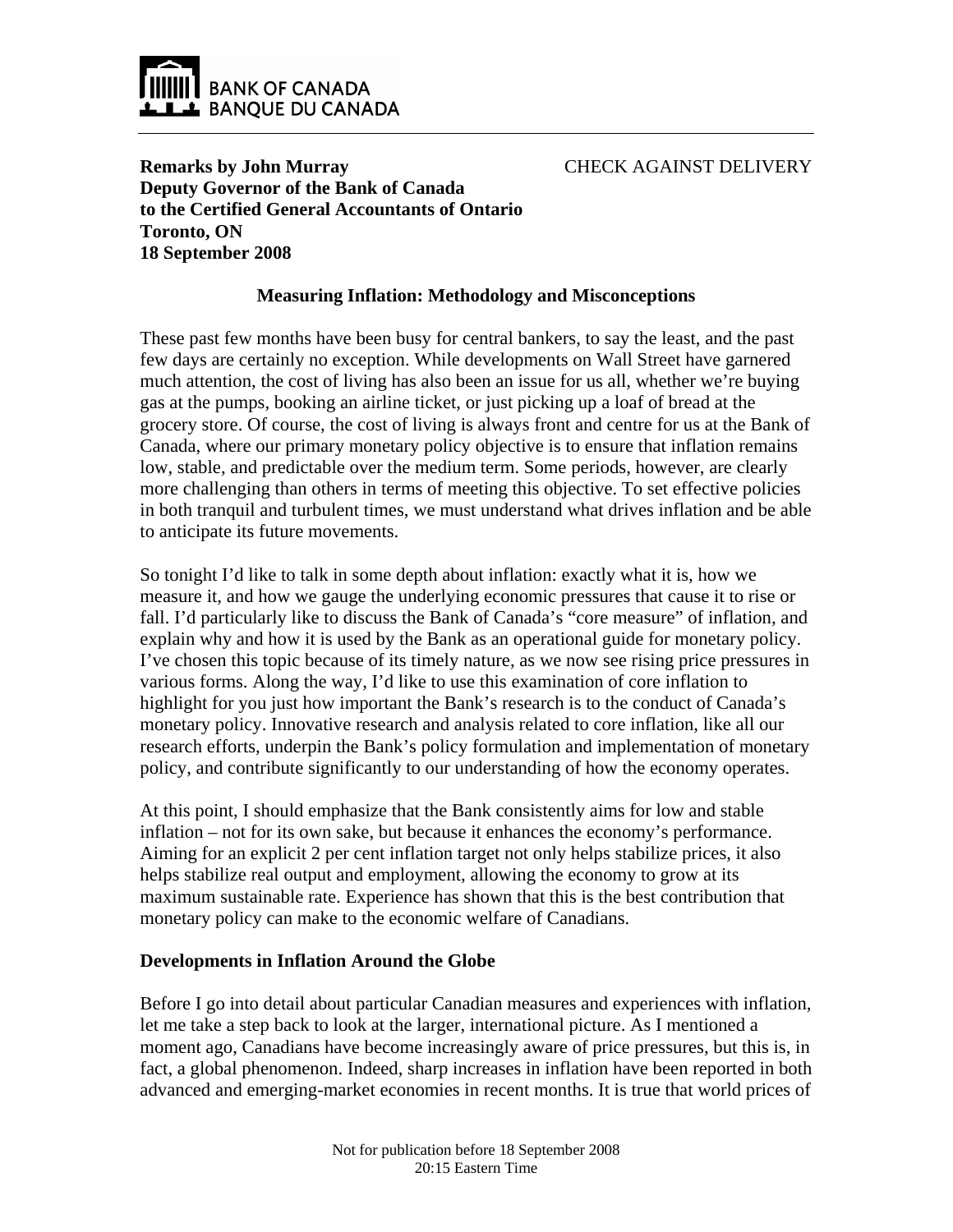oil, natural gas, many minerals, and food products have eased in the past few weeks. Nevertheless, earlier dramatic increases in the prices of these same commodities accounted for sharp increases in inflation. In many cases, these have been some of the highest rates of inflation observed in the past 10 to 15 years.

It is important to note that inflation performance varies widely across countries. In some cases, excessively loose monetary policies, implemented in an attempt to push economic growth higher than the sustainable limits of a country's production capacity, have also been an important contributing factor.

In many countries, the recent surge in inflation has been coupled with a dramatic slowing in real economic growth, rekindling memories of the 1970s and concerns over stagflation – the uncomfortable combination of high inflation and slow or negative growth. Most observers believe it would be too great a stretch to draw parallels between the current experience and that of the 1970s. Still, recent developments do pose a serious policy challenge for central bankers, especially when combined with the dislocation and difficulties evident in global financial markets.

Conventional monetary policy reactions might not be appropriate in circumstances where we see a combination of rising inflation, slowing GDP growth, and concerns about financial instability. Rising inflation, for example, often leads to calls for tighter monetary policy. Yet, would that be wise if a slowing economy and other developments were expected to reverse these inflation pressures in the future? Slower economic activity often leads to calls for easier monetary policy. But would that reaction be wise if inflation pressures were believed to be rising rather than receding?

Around the world, monetary authorities are determined not to repeat the policy errors of the 1970s, when overly stimulative measures led to double-digit inflation and rising inflation expectations. We all seek reliable indicators with which to gauge how serious and long-lasting the current inflation pressures might be. This kind of information can materially affect the stance of monetary policy. This illustrates why monetary policymakers must gather and weigh as much information as possible in their decision making – and why inflation research is so important.

### **Defining and Measuring Total and Core CPI Inflation**

Before I describe some of our inflation research, let me give you some background on the measures of inflation that we use at the Bank of Canada: measures based on Statistics Canada's consumer price index (CPI). Inflation is, of course, defined as a persistent increase in the average price of goods and services; in other words, a trend increase in the cost of living. In the broadest terms, this is measured by the total, or headline, CPI, which tracks the retail prices of a representative "shopping basket" of goods and services over time. It is also the rate that the Bank of Canada officially targets for its monetary policy. Here I would remind you that the Bank and the federal government have a formal agreement that sets out a target of 2 per cent for the annual rate of increase in the CPI. As I said earlier, we pursue low and stable inflation because it enhances the performance of the economy.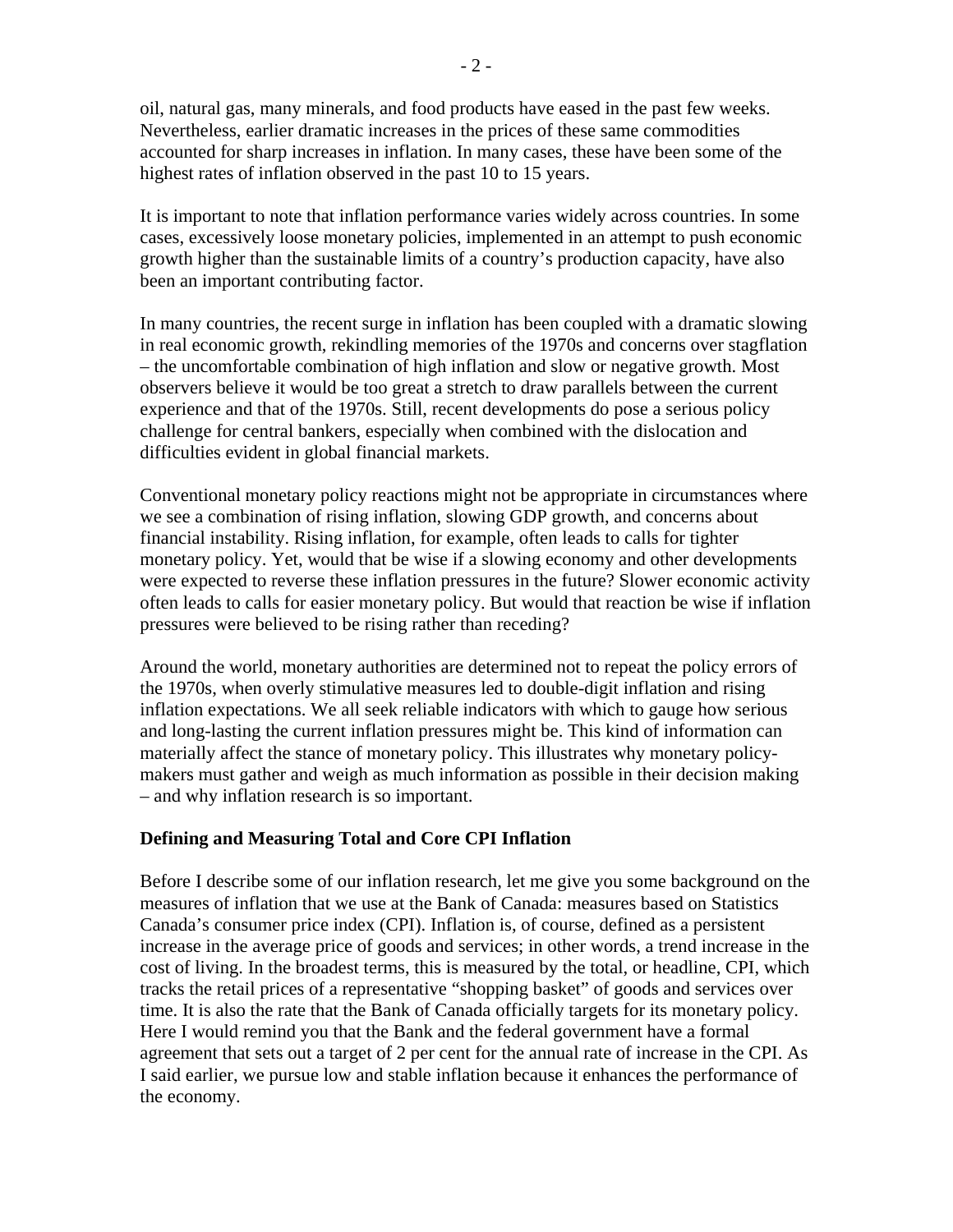Yet, as much as we aim for low, stable, and predictable inflation, there will always be sharp movements in total or headline inflation. These are generally driven by volatile price changes in a small number of goods and services. In Canada, for example, fully 90 per cent of the observed monthly variations in the CPI are linked to price changes in just 8 of the 54 major goods and services categories included in the CPI. Further, these price changes are often volatile and are often quickly reversed. They therefore add considerable "noise" to total CPI, making it difficult to discern genuine movements in trend inflation.

For this reason, many central banks calculate core inflation measures, which are designed to minimize the influence of the most volatile components of the CPI. Although opinions differ among central bankers concerning the usefulness of core inflation measures, many monetary authorities – including the Bank of Canada – find these measures helpful for two important reasons. First, by focusing on the more stable components of the CPI, policy-makers are able to get a better fix on the underlying trend in inflation. This is important, because monetary policy operates with long and variable lags. It can take as long as two years before the full effect of a policy change is felt on inflation. Monetary policy must therefore be forward-looking, focusing on a one- to two-year horizon. Any attempt to control short-term movements in inflation is likely to prove to be counterproductive and will simply destabilize both inflation and real economic activity. Core inflation can, therefore, serve as a useful operational guide for policy by looking past these short-term price movements.

The second reason core inflation measures can be useful is that they can help anchor the inflation expectations of businesses and households. Having an explicit 2 per cent target for inflation, coupled with a strong commitment to achieve it, goes some distance towards realizing this objective. But providing a reliable measure of core inflation that the public can readily use to track trend movements in the CPI can strengthen the anchoring of expectations by providing assurances that the Bank will not allow the rise in volatile components to spread to other prices.

### **The Bank of Canada's Core Inflation Measures**

Now, let me talk about our core measures in detail. Measures of core inflation are usually calculated in one of two ways. The "exclusion method" is the most straightforward and, as the name suggests, involves excluding the prices of those goods and services that typically display more than a predetermined amount of variability. The "reweighting method," in contrast, doesn't exclude the prices of any goods and services. Instead, it assigns a weight to each component that is inversely related to its volatility. In other words, more volatile price series are given a lower weight.

The core inflation measure that the Bank of Canada currently uses is called CPIX and is based on the exclusion method. It removes eight of the most volatile components of the total CPI, as well as the effects of changes in indirect taxes such as the GST. The excluded items in CPIX are fruit, vegetables, gasoline, fuel oil, natural gas, mortgageinterest costs, intercity transportation, and tobacco products. It is important to note, however, that the Bank calculates and monitors several different measures of trend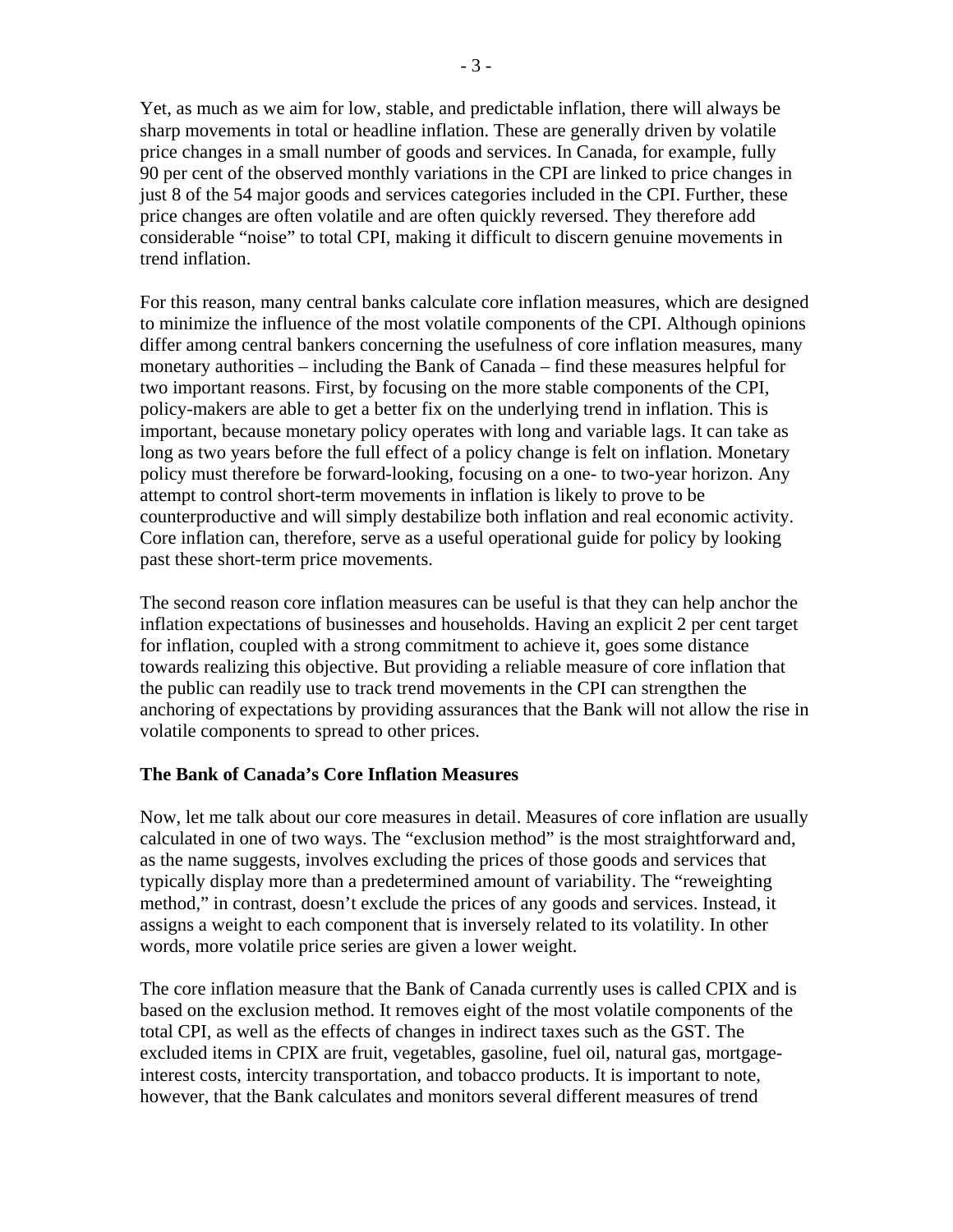inflation, not just CPIX. It uses these, along with many other sources of information, as checks against its preferred core measure. While all of the measures of trend inflation tend to move in a similar fashion, the differences can be informative.

It is also worth noting that the Bank has changed its definition of core inflation over time, to improve its reliability. When the Bank first began targeting inflation in 1991, the core inflation measure it adopted was similar to that used by many other central banks and excluded all food and energy prices. As a result, it was less inclusive than the current measure. After gaining more experience, and through a process of extensive research and analysis, the Bank refined its core inflation measure, as well as the set of additional measures that it currently follows. In 2001, the Bank moved to CPIX because of its demonstrated superiority on both empirical and theoretical grounds. Its advantage was confirmed by additional research when our inflation targets were renewed again in 2006, and it has recently been retested as part of a more comprehensive international study looking at a range of measures of total and core inflation.

Clearly, this process of refinement and retesting never ends. This is because it is crucial that we be able to determine the most effective indicators of underlying inflation and how these might be further refined and improved upon over time. So the next question becomes: how can we distinguish between good and bad measures? An effective core measure must have four key properties. First, and most obviously, a core measure should be less volatile than total inflation. Second, it must be unbiased. By this we mean that the core inflation measure must track long-run movements in the total CPI very closely. Third, a good core measure must also be a reliable predictor of future trend movements in the total CPI. Fourth, a good core measure must be easy to understand and to explain to the public.

When all four requirements are considered together, CPIX has been shown to be as good as, or better than, all of the alternative measures that the Bank might use. Other measures may outperform CPIX when they are judged on just one or two of these four criteria. CPIW, for example, which is calculated using the reweighting method, can give slightly better predictions of the total CPI and bears a somewhat tighter relationship to the longrun trends in the total CPI. These differences are very minor, however, and are offset by other considerations such as ease of understanding. For this reason, CPIX is still the Bank's preferred core measure. Nevertheless, given the demonstrated strengths of CPIW and one or two other trend measures, the Bank continues to monitor a set of indicators rather than relying on any single one.

### **Popular Misconceptions about Core Inflation**

Our choice of CPIX as an operational guide for monetary policy has, at times, been a source of controversy and has led to several popular misconceptions. Journalists and other interested observers frequently question the use of CPIX and other measures of trend inflation as operational guides. They argue that such measures give an overly sanguine picture of true inflation, especially during episodes of sharply rising food and energy prices. Critics say that CPIX inflation is frequently lower than total CPI inflation because, they claim, the Bank has stripped out the fastest-rising prices. These critics of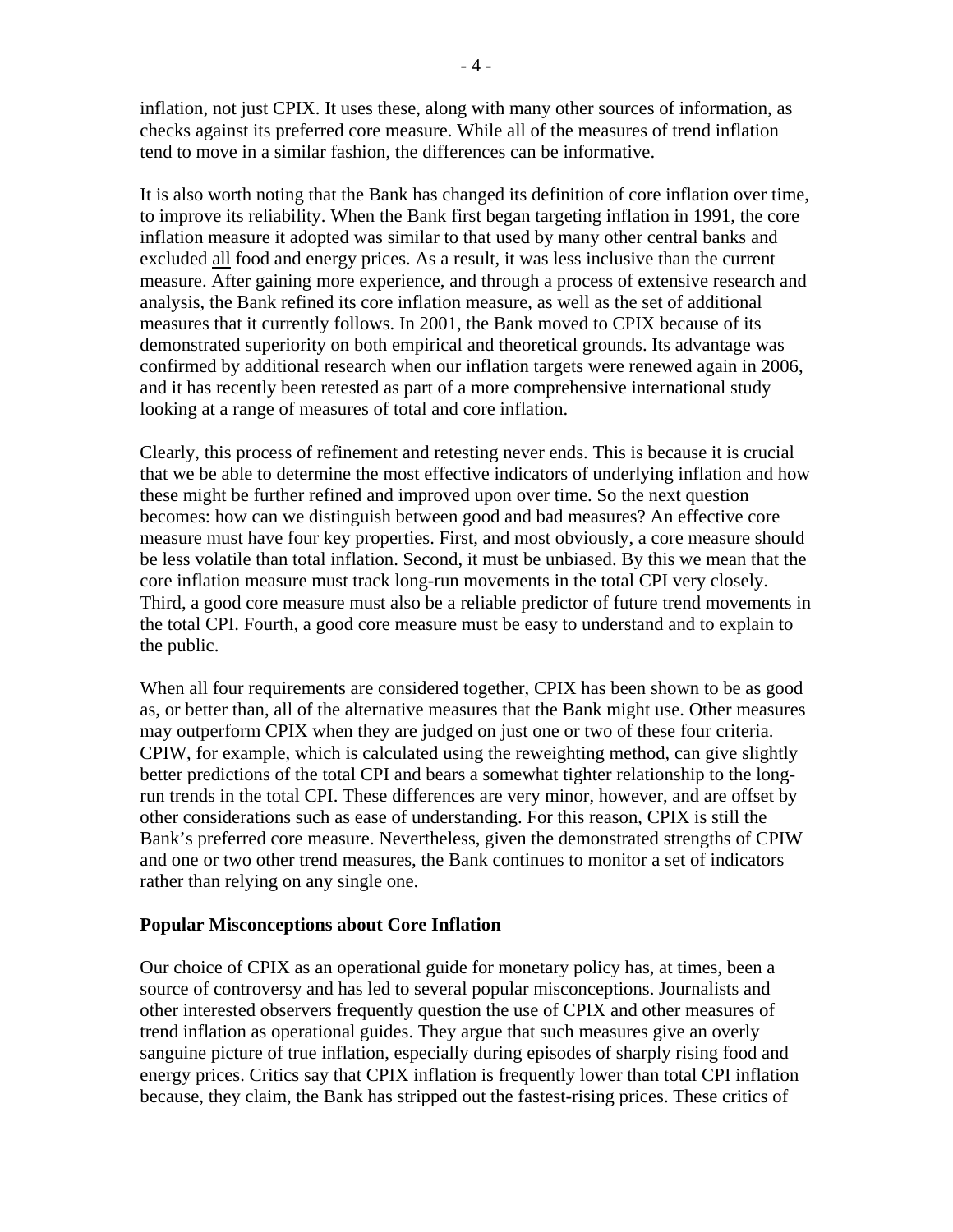CPIX argue that it doesn't relate to the real-life experiences of typical households. "After all," they point out, "what household doesn't buy food, drive a car, or have a mortgage?"

I'll respond to these criticisms with three related points. First, and most importantly, the Bank's official target of 2 per cent inflation is based on total CPI inflation, not on CPIX. The latter is only one of several indicators used to judge where the total CPI is likely to go in the future. It is an important indicator that we use to judge what the inflation trends are, but it is not our target.

Second, the Bank's decision to use core inflation as a policy guide is based exclusively on empirical considerations. CPIX is used only because it has been shown to track future movements in total CPI better than the past movements of the total CPI itself. If this were to change, and if CPIX no longer outperformed the total CPI in this regard, we would stop using it.

Finally, as noted earlier, it is critical that the Bank continue to focus on the future trend of CPI inflation, as opposed to its current level, because monetary policy operates with such long and variable lags. If the Bank were to react to every observed change in total CPI, it would destabilize both inflation and real economic growth. It would be reacting to volatile changes in a small subset of prices that would likely reverse course in the near future.

# **Is Core Always a Better Predictor than Total CPI Inflation?**

 $\overline{a}$ 

Experience in Canada has shown that core inflation does outperform total inflation as an operational guide for policy. When the two series deviate, total CPI inflation tends to converge on core inflation rather than the reverse. Core inflation is therefore a better guide as to where total inflation is going. This phenomenon might reflect the success that the Bank has enjoyed over the past 17 years in keeping total CPI inflation close to its 2 per cent target. When total inflation temporarily moves higher or lower than the target, households and businesses know that it will probably return to target within a relatively short time.

Some countries haven't enjoyed the same positive experience. They've found that core inflation tends to deviate persistently from total CPI inflation and is not a very reliable measure of underlying inflation pressures. These differences have been documented recently by researchers at the Bank, but they are not well understood.<sup>1</sup> They appear to be systematic in nature, as opposed to chance occurrences, and Bank researchers suspect that they reflect differences in the way core inflation is defined, as well as structural differences in the various economies. Such a situation isn't so surprising in lessdeveloped countries and in emerging markets; however, long-standing differences between core and total inflation have also been observed in advanced countries. Core

<sup>&</sup>lt;sup>1</sup> Serious research at the Bank of Canada on alternative measures of core inflation began with the work of Laflèche (1997), Crawford et al. (1998), Hogan et al. (2001), and Macklem (2001), who built on the efforts of Canadian academics such as Parkin (1984) and U.S. policy-makers such as Cogley (1998). It continued with contributions by Armour (2006) and has been extended more recently through the innovative analysis of Hoddenbagh et al. (2008) and Martel (2008).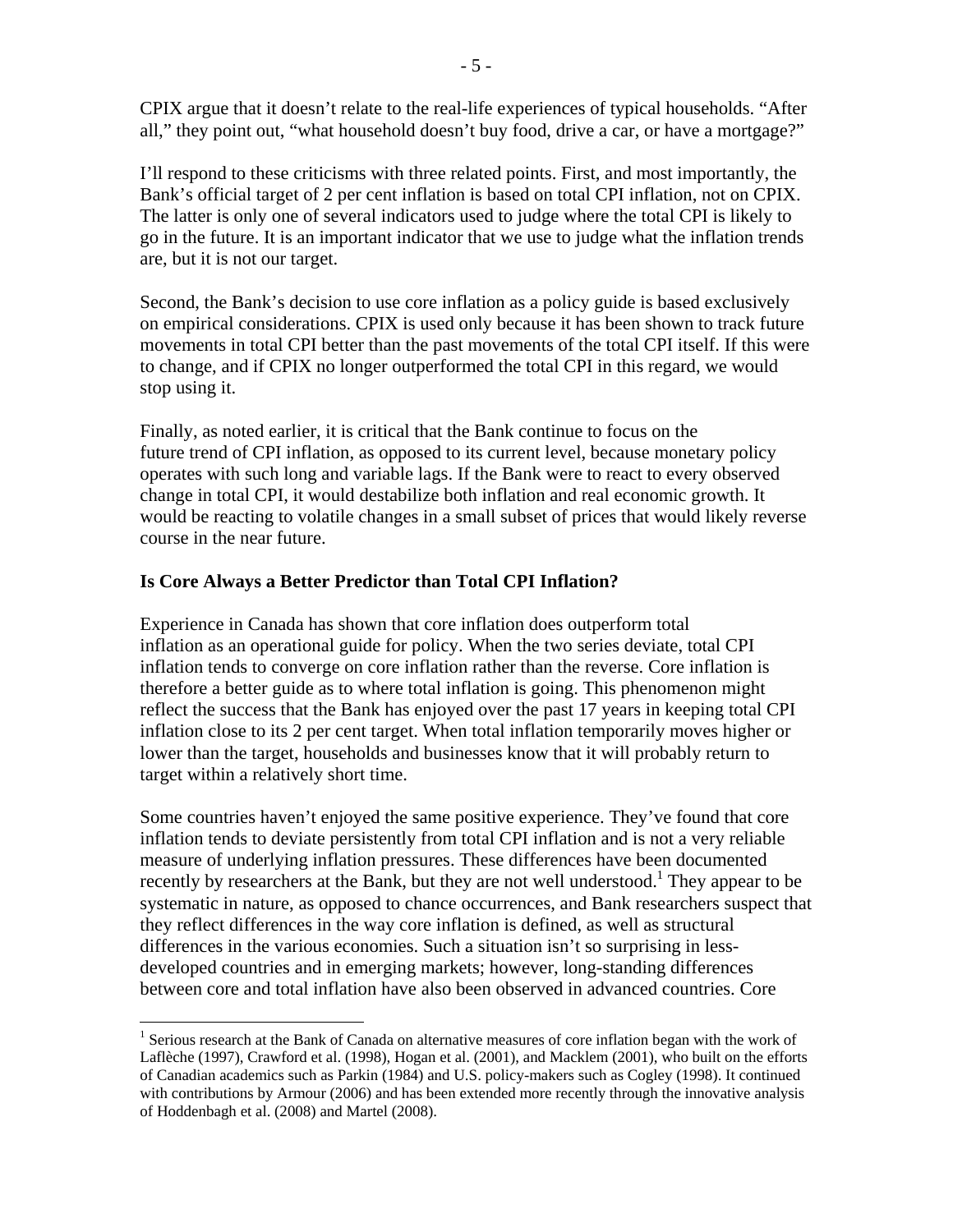inflation measures tend to perform very well in Australia, Canada, New Zealand, and the United States, for example, but they perform poorly in the euro zone, Japan, and the United Kingdom. More research will be needed to understand these differences.<sup>2</sup>

The Bank's successful use of core CPIX has helped anchor Canadian inflation expectations which, in turn, has helped dampen movements in total inflation. If households and businesses are convinced that inflation will soon return to 2 per cent, they are less likely to form extrapolative expectations based on movements in current headline inflation. Consequently, they are less likely to push prices higher or lower. This selfreinforcing cycle makes the Bank of Canada's job much easier and is clearly beneficial for the economy as a whole. Canada's strong performance on the inflation front over the past 17 years is a testament to the usefulness of our inflation targets, our timely monetary policy actions, and the supportive role played by core inflation measures.

### **Implications for Canadian Inflation**

1

So what is CPIX telling us about current price pressures in Canada? On the face of it, it would seem to suggest that the underlying, or trend rate of inflation has recently been at about 1.5 per cent. Although this measure is likely to rise modestly towards the end of this year, it is still well below the headline or total CPI inflation rate, which has been running at about 3.4 per cent. Because that 1.5 per cent core rate is also below the Bank's 2 per cent target for inflation, can we assume that inflation in Canada is not much of a problem? I wouldn't want to go that far, but the relatively low level of CPIX does provide at least some reassurance that inflationary pressures are reasonably contained. Further, as we said in our 3 September interest rate announcement, we anticipate that certain temporary factors now affecting both the total and CPIX measures of inflation should dissipate over the coming quarters and that both measures will converge on 2 per cent in the second half of 2009. In the interim, total CPI inflation is likely to continue rising, as past energy-price increases push it higher. However, the recent decline in both spot and futures prices for energy commodities means that the spike in total CPI inflation expected between now and the first quarter of 2009 will be lower than projected in July.

Seen from another perspective, does the current 1.5 per cent CPIX rate suggest that inflation is too low, implying underlying economic weakness? I wouldn't want to make that assumption either, because other trend measures suggest that underlying inflation is a touch higher than 2 per cent. Further, there is reason to believe that, over the most recent period, CPIX has shown a very slight downward bias in its estimate of trend inflation. This is due to the higher weight that it assigns to automobile purchases than some of the other trend measures do, plus its exclusion of mortgage interest costs. This has been particularly apparent recently, as auto prices have been falling over the past 12 months, while home-finance costs have been rising faster than many other items in the CPI basket. I don't think this means that the CPIX measure is no longer reliable; rather, this is likely a temporary situation. But it serves to demonstrate why it is important to look at a range of indexes and to understand why they may be moving differently.

 $2^2$  One cause of the poor performance of core inflation measures in the United Kingdom and euro zone is that these jurisdictions use a harmonized index of consumer prices (HICP) that excludes shelter costs – an important piece of the cost of living.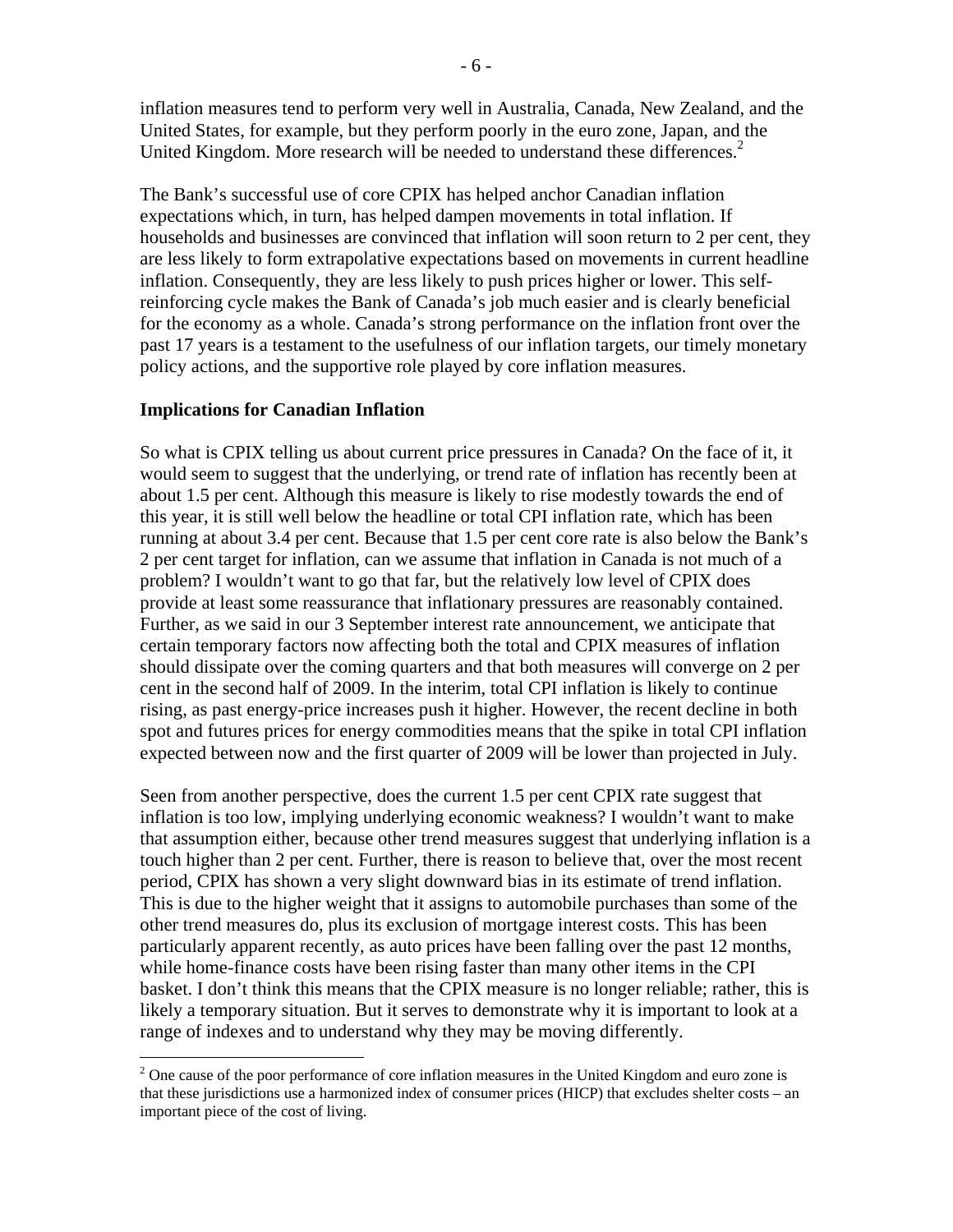Finally, I want to say a few words about inflation and monetary policy in the context of the recent market turmoil in general, and the events of the past few days in particular. We know from experience that inflation control works much more predictably when there are well-functioning financial markets operating within a sound and stable financial system. While markets in Canada have certainly been volatile in recent weeks, it is worth noting that strains in Canadian credit markets have been considerably less intense than those seen in the United States and elsewhere. The Bank is committed to supporting the efficient functioning of financial markets, and earlier today, announced that it will enter into a \$2-billion, 28-day term purchase and resale agreement. The case for further operations will continue to be reviewed in light of conditions in financial markets. Canadian banks have healthy balance sheets and absolute leverage that is significantly lower than many of their international peers. They are less exposed than their U.S. counterparts to the subprime-mortgage market that is at the root of the market turmoil, and are less dependent on securitization for their financing and on capital markets for their revenues.

Throughout this period of market turmoil, the Bank of Canada has remained in close contact with policy-makers both in Canada and abroad, including colleagues in other major central banks. We are closely monitoring global market developments, and will continue to provide liquidity as required to support the stability of the Canadian financial system and the functioning of financial markets.

### **Conclusion**

 $\overline{a}$ 

There are four main messages that I would like you take away from this evening's presentation. First, core inflation continues to be a useful operational guide for monetary policy. Second, it is always combined with other information as a check on the current state and future direction of trend inflation. Third, CPIX has not replaced the total CPI as our official inflation target. It is simply a tool that helps us achieve our 2 per cent objective for total CPI inflation. Finally, our continued research on this and other critical policy issues makes a vital contribution to the Bank's ability to successfully carry out its responsibilities.

As I said off the top of my remarks, our research at the Bank has been crucial to the effective conduct of Canada's monetary policy. Of course, our researchers continue to make a contribution today as they explore the feasibility of new and innovative ways to calculate core measures, as opposed to the standard exclusion and reweighting methodologies. Of course, our researchers are working on many issues, which I don't have time to discuss now, but I do encourage you to visit the Bank's website for more information.<sup>3</sup>

<sup>&</sup>lt;sup>3</sup> www.bankofcanada.ca/en/fellowship/highlights\_res08.html